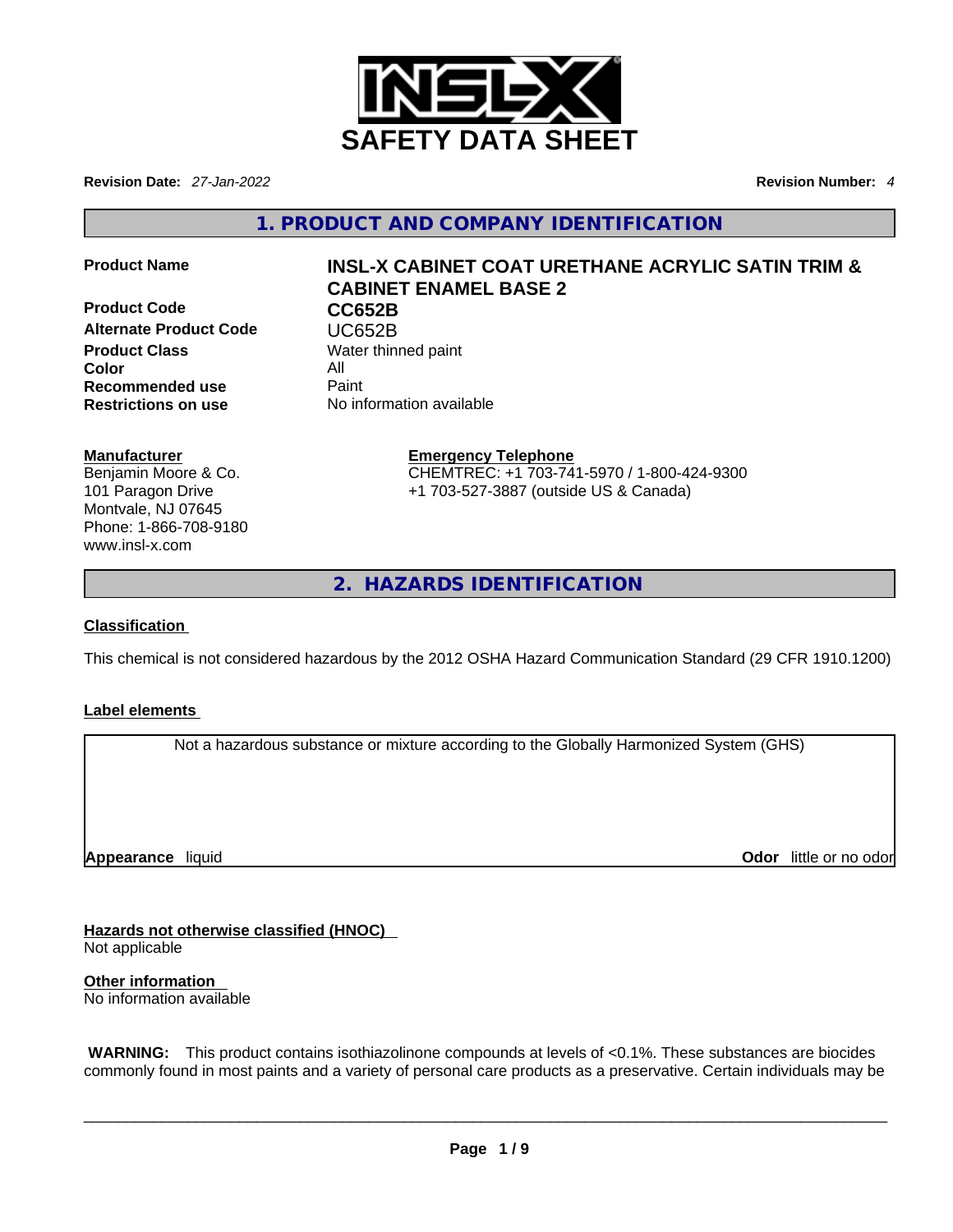sensitive or allergic to these substances, even at low levels.

# **3. COMPOSITION INFORMATION ON COMPONENTS**

| Chemical<br>name           | <b>CAS No.</b>                                  | Weight-%   |
|----------------------------|-------------------------------------------------|------------|
| <b>Titanium</b><br>dioxide | $\sim$ $\sim$ $\sim$<br>I3463<br><u> კკ-ხ/-</u> | $\epsilon$ |
| Kaolin                     | .33∠-58-7                                       |            |

|                                                  | 4. FIRST AID MEASURES                                                                                    |
|--------------------------------------------------|----------------------------------------------------------------------------------------------------------|
| <b>General Advice</b>                            | No hazards which require special first aid measures.                                                     |
| <b>Eye Contact</b>                               | Rinse thoroughly with plenty of water for at least 15 minutes and consult a<br>physician.                |
| <b>Skin Contact</b>                              | Wash off immediately with soap and plenty of water while removing all<br>contaminated clothes and shoes. |
| <b>Inhalation</b>                                | Move to fresh air. If symptoms persist, call a physician.                                                |
| Ingestion                                        | Clean mouth with water and afterwards drink plenty of water. Consult a physician<br>if necessary.        |
| <b>Most Important</b><br><b>Symptoms/Effects</b> | None known.                                                                                              |
| <b>Notes To Physician</b>                        | Treat symptomatically.                                                                                   |
|                                                  |                                                                                                          |

**5. FIRE-FIGHTING MEASURES** 

| <b>Suitable Extinguishing Media</b>                                              | Use extinguishing measures that are appropriate to local<br>circumstances and the surrounding environment.                                   |
|----------------------------------------------------------------------------------|----------------------------------------------------------------------------------------------------------------------------------------------|
| Protective equipment and precautions for firefighters                            | As in any fire, wear self-contained breathing apparatus<br>pressure-demand, MSHA/NIOSH (approved or equivalent)<br>and full protective gear. |
| <b>Specific Hazards Arising From The Chemical</b>                                | Closed containers may rupture if exposed to fire or<br>extreme heat.                                                                         |
| <b>Sensitivity to mechanical impact</b>                                          | No                                                                                                                                           |
| Sensitivity to static discharge                                                  | No                                                                                                                                           |
| <b>Flash Point Data</b><br>Flash point (°F)<br>Flash Point (°C)<br><b>Method</b> | Not applicable<br>Not applicable<br>Not applicable                                                                                           |
| <b>Flammability Limits In Air</b>                                                |                                                                                                                                              |
|                                                                                  |                                                                                                                                              |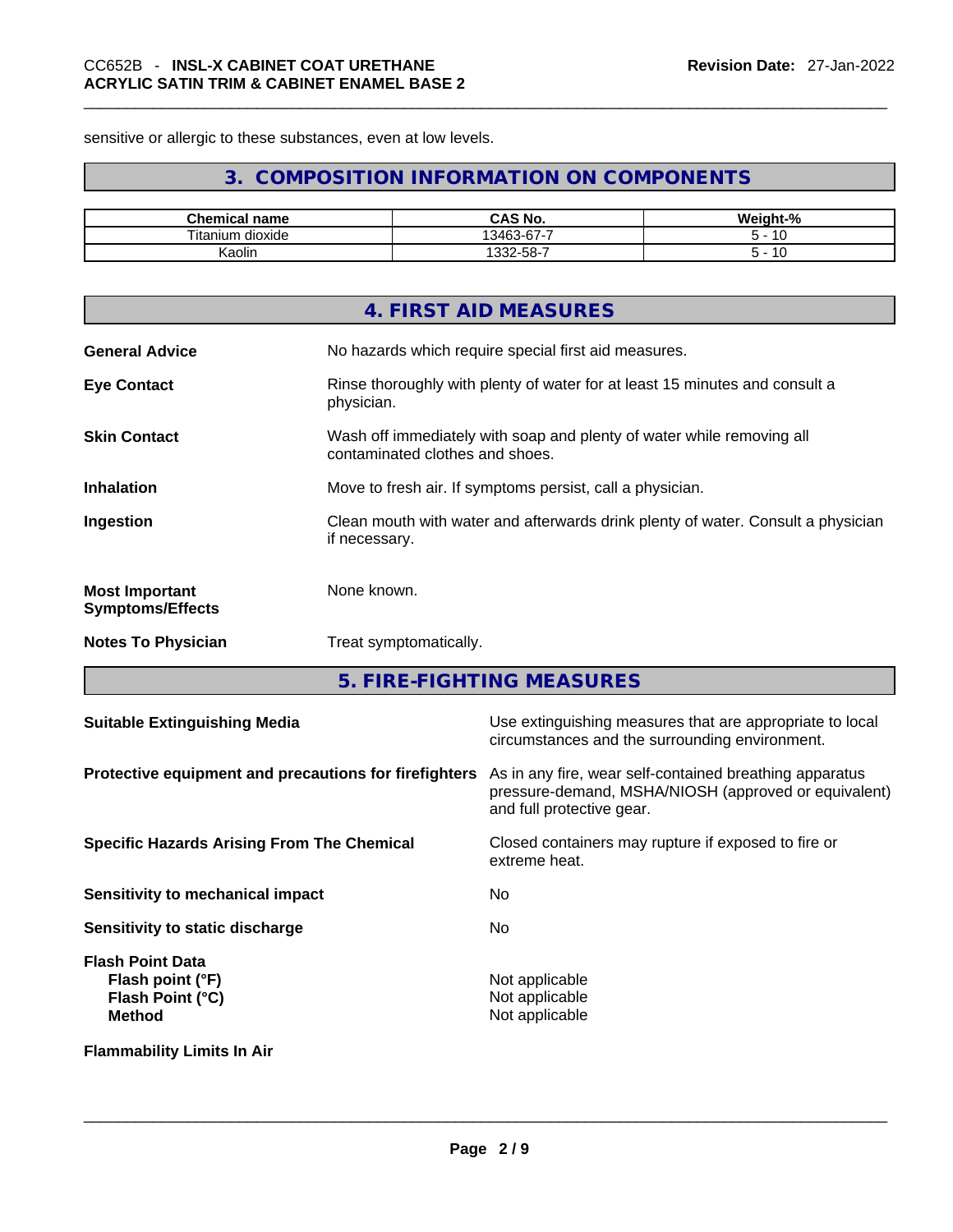# **Lower flammability limit:** Not applicable **Upper flammability limit:** Not applicable **NFPA Health:** 1 **Flammability:** 0 **Instability:** 0 **Special:** Not Applicable **NFPA Legend** 0 - Not Hazardous

- 1 Slightly
- 2 Moderate
- 3 High
- 4 Severe

*The ratings assigned are only suggested ratings, the contractor/employer has ultimate responsibilities for NFPA ratings where this system is used.* 

*Additional information regarding the NFPA rating system is available from the National Fire Protection Agency (NFPA) at www.nfpa.org.* 

# **6. ACCIDENTAL RELEASE MEASURES**

| <b>Personal Precautions</b>                                                               | Avoid contact with skin, eyes and clothing. Ensure adequate ventilation.                                                                                                         |  |
|-------------------------------------------------------------------------------------------|----------------------------------------------------------------------------------------------------------------------------------------------------------------------------------|--|
| <b>Other Information</b>                                                                  | Prevent further leakage or spillage if safe to do so.                                                                                                                            |  |
| See Section 12 for additional Ecological Information.<br><b>Environmental precautions</b> |                                                                                                                                                                                  |  |
| <b>Methods for Cleaning Up</b>                                                            | Soak up with inert absorbent material. Sweep up and shovel into suitable<br>containers for disposal.                                                                             |  |
|                                                                                           | 7. HANDLING AND STORAGE                                                                                                                                                          |  |
| <b>Handling</b>                                                                           | Avoid contact with skin, eyes and clothing. Avoid breathing vapors, spray mists or<br>sanding dust. In case of insufficient ventilation, wear suitable respiratory<br>equipment. |  |
| <b>Storage</b>                                                                            | Keep container tightly closed. Keep out of the reach of children.                                                                                                                |  |
| <b>Incompatible Materials</b>                                                             | No information available                                                                                                                                                         |  |

# **8. EXPOSURE CONTROLS/PERSONAL PROTECTION**

#### **Exposure Limits**

| <b>Chemical name</b> | <b>ACGIH TLV</b>                                                             | <b>OSHA PEL</b>                                        |
|----------------------|------------------------------------------------------------------------------|--------------------------------------------------------|
| Titanium dioxide     | TWA: $10 \text{ ma/m}^3$                                                     | 15 mg/m $3$ - TWA                                      |
| Kaolin               | TWA: $2 \text{ mg/m}^3$ particulate matter<br>containing no asbestos and <1% | 15 mg/m <sup>3</sup> - TWA<br>$5 \text{ mg/m}^3$ - TWA |
|                      | crystalline silica, respirable particulate                                   |                                                        |
|                      | matter                                                                       |                                                        |

#### **Legend**

ACGIH - American Conference of Governmental Industrial Hygienists Exposure Limits OSHA - Occupational Safety & Health Administration Exposure Limits N/E - Not Established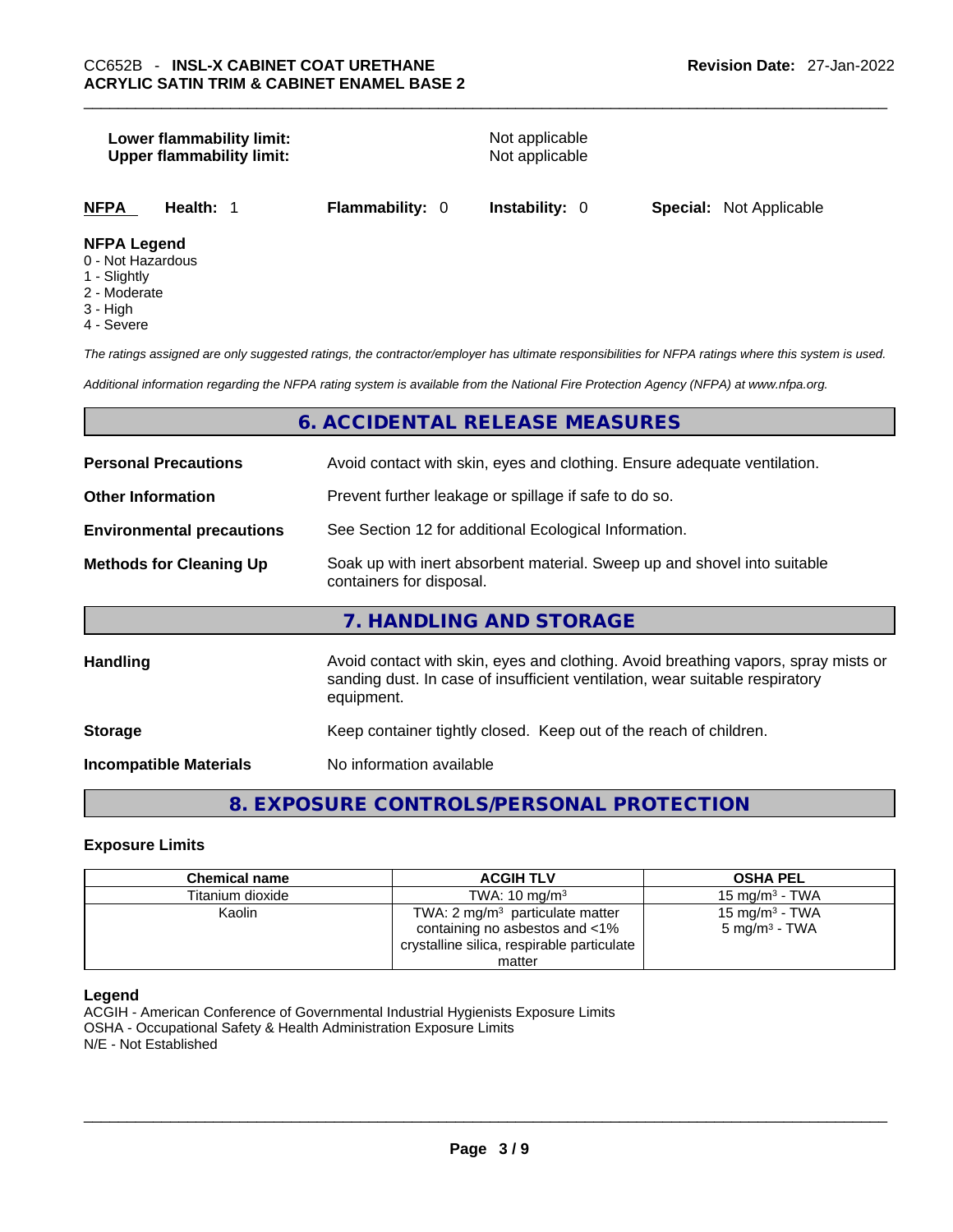| Ensure adequate ventilation, especially in confined areas.                                                                          |  |
|-------------------------------------------------------------------------------------------------------------------------------------|--|
|                                                                                                                                     |  |
| Safety glasses with side-shields.                                                                                                   |  |
| Protective gloves and impervious clothing.                                                                                          |  |
| In case of insufficient ventilation wear suitable respiratory equipment.                                                            |  |
| Avoid contact with skin, eyes and clothing. Remove and wash contaminated<br>clothing before re-use. Wash thoroughly after handling. |  |
|                                                                                                                                     |  |

# **9. PHYSICAL AND CHEMICAL PROPERTIES**

**Appearance** liquid **Odor Odor Odor Odor Odor** *little or no odor little or no odor* **Odor Threshold**<br> **Density (Ibs/gal)**<br> **Density (Ibs/gal)**<br> **No information available**<br>  $9.7 - 10.1$ **Density** (Ibs/gal) **Specific Gravity 1.16 - 1.21 pH bH 1 Viscosity (cps) Viscosity (cps) No information available Solubility(ies)** No information available **Water solubility No information available No information available Evaporation Rate No information available No information available Vapor pressure No information available No information available Vapor density No information available No information available Wt. % Solids** 40 - 50 **Vol. % Solids Wt. % Volatiles** 50 - 60 **Vol. % Volatiles VOC Regulatory Limit (g/L)** < 50 **Boiling Point (°F)** 212 **Boiling Point (°C)** 100 **Freezing point (°F)** 32 **Freezing Point (°C)** 0 **Flash point (°F)** Not applicable **Flash Point (°C)** Not applicable **Method** Not applicable **Flammability (solid, gas)**<br> **Upper flammability limit:**<br>
Upper flammability limit:<br>  $\begin{array}{ccc}\n\bullet & \bullet & \bullet \\
\bullet & \bullet & \bullet\n\end{array}$ **Upper flammability limit:**<br> **Lower flammability limit:** Not applicable Not applicable **Lower flammability limit:**<br> **Autoignition Temperature (°F)** Not applicable havailable **Autoignition Temperature (°F) Autoignition Temperature (°C)** No information available **Decomposition Temperature (°F)** No information available **Decomposition Temperature (°C)** No information available **Partition coefficient** No information available

# **10. STABILITY AND REACTIVITY**

**Conditions to avoid**<br> **Conditions to** avoid<br> **Example 2 Example 2 Conditions to avoid Prevent from freezing.** 

**Reactivity Not Applicable Not Applicable** 

**Chemical Stability Chemical Stability** Stable under normal conditions.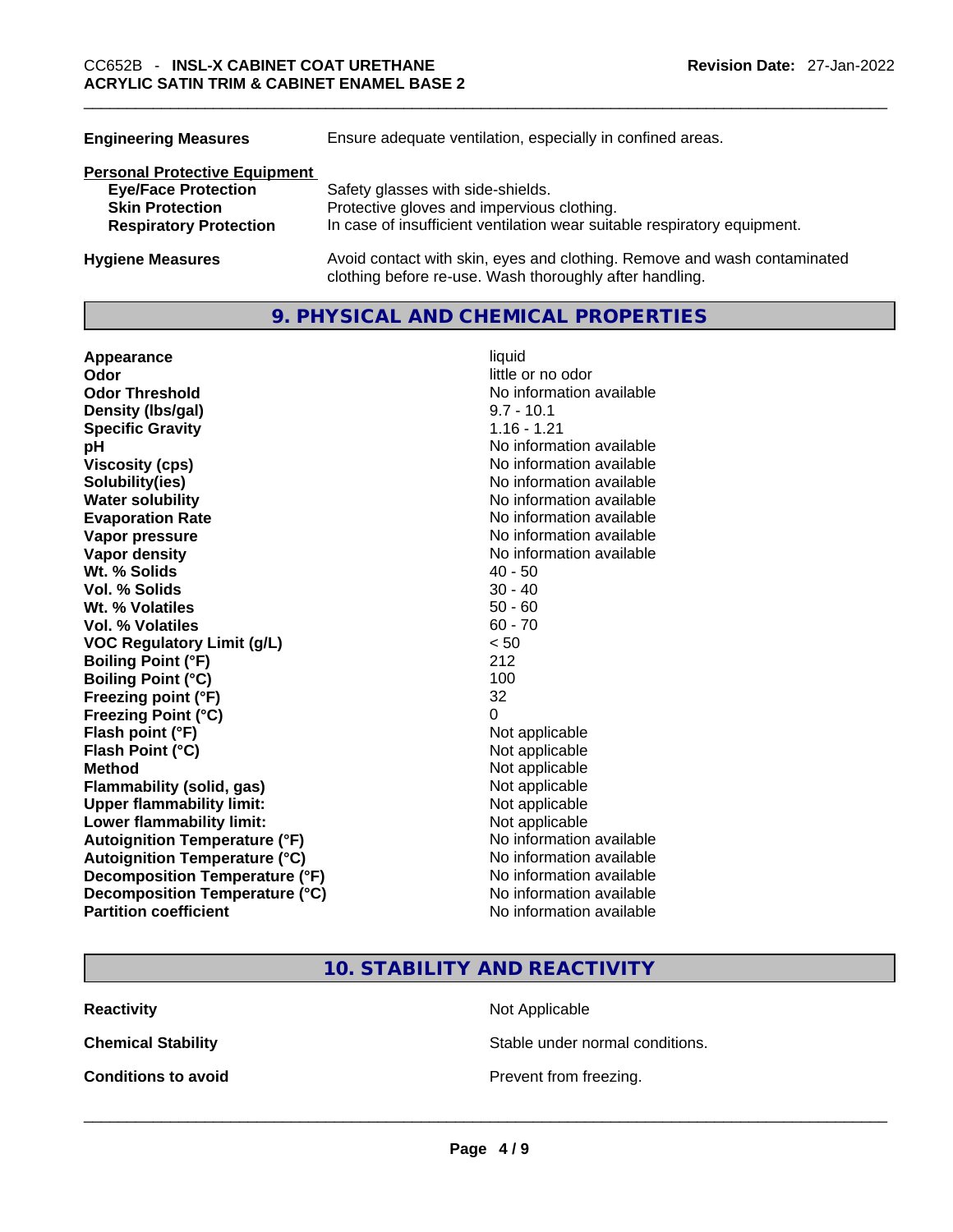| <b>Incompatible Materials</b>                                                                                                                                                                                                                                                                                                            | No materials to be especially mentioned.                                                                                                                                                                                                                                                                                                                                                                                      |  |  |
|------------------------------------------------------------------------------------------------------------------------------------------------------------------------------------------------------------------------------------------------------------------------------------------------------------------------------------------|-------------------------------------------------------------------------------------------------------------------------------------------------------------------------------------------------------------------------------------------------------------------------------------------------------------------------------------------------------------------------------------------------------------------------------|--|--|
| <b>Hazardous Decomposition Products</b>                                                                                                                                                                                                                                                                                                  | None under normal use.                                                                                                                                                                                                                                                                                                                                                                                                        |  |  |
| <b>Possibility of hazardous reactions</b>                                                                                                                                                                                                                                                                                                | None under normal conditions of use.                                                                                                                                                                                                                                                                                                                                                                                          |  |  |
|                                                                                                                                                                                                                                                                                                                                          | 11. TOXICOLOGICAL INFORMATION                                                                                                                                                                                                                                                                                                                                                                                                 |  |  |
| <b>Product Information</b>                                                                                                                                                                                                                                                                                                               |                                                                                                                                                                                                                                                                                                                                                                                                                               |  |  |
| Information on likely routes of exposure                                                                                                                                                                                                                                                                                                 |                                                                                                                                                                                                                                                                                                                                                                                                                               |  |  |
| <b>Principal Routes of Exposure</b>                                                                                                                                                                                                                                                                                                      | Eye contact, skin contact and inhalation.                                                                                                                                                                                                                                                                                                                                                                                     |  |  |
| <b>Acute Toxicity</b>                                                                                                                                                                                                                                                                                                                    |                                                                                                                                                                                                                                                                                                                                                                                                                               |  |  |
| <b>Product Information</b>                                                                                                                                                                                                                                                                                                               | No information available                                                                                                                                                                                                                                                                                                                                                                                                      |  |  |
|                                                                                                                                                                                                                                                                                                                                          | Symptoms related to the physical, chemical and toxicological characteristics                                                                                                                                                                                                                                                                                                                                                  |  |  |
| <b>Symptoms</b>                                                                                                                                                                                                                                                                                                                          | No information available                                                                                                                                                                                                                                                                                                                                                                                                      |  |  |
|                                                                                                                                                                                                                                                                                                                                          | Delayed and immediate effects as well as chronic effects from short and long-term exposure                                                                                                                                                                                                                                                                                                                                    |  |  |
| Eye contact<br><b>Skin contact</b>                                                                                                                                                                                                                                                                                                       | May cause slight irritation.<br>Substance may cause slight skin irritation. Prolonged or repeated contact may dry<br>skin and cause irritation.                                                                                                                                                                                                                                                                               |  |  |
| <b>Inhalation</b><br>Ingestion<br><b>Sensitization</b><br><b>Neurological Effects</b><br><b>Mutagenic Effects</b><br><b>Reproductive Effects</b><br><b>Developmental Effects</b><br><b>Target organ effects</b><br><b>STOT - single exposure</b><br><b>STOT - repeated exposure</b><br>Other adverse effects<br><b>Aspiration Hazard</b> | May cause irritation of respiratory tract.<br>Ingestion may cause gastrointestinal irritation, nausea, vomiting and diarrhea.<br>No information available<br>No information available.<br>No information available.<br>No information available.<br>No information available.<br>No information available.<br>No information available.<br>No information available.<br>No information available.<br>No information available |  |  |
| <b>Numerical measures of toxicity</b>                                                                                                                                                                                                                                                                                                    |                                                                                                                                                                                                                                                                                                                                                                                                                               |  |  |

**The following values are calculated based on chapter 3.1 of the GHS document**

| ATEmix (oral)                        | 99513 mg/kg |
|--------------------------------------|-------------|
| <b>ATEmix (inhalation-dust/mist)</b> | 327.8 mg/L  |

# **Component Information**

| Chemical name                  | Oral LD50             | Dermal LD50          | Inhalation LC50 |
|--------------------------------|-----------------------|----------------------|-----------------|
| Titanium dioxide<br>13463-67-7 | $> 10000$ mg/kg (Rat) |                      |                 |
| Kaolin<br>1332-58-7            | $>$ 5000 mg/kg (Rat)  | $>$ 5000 mg/kg (Rat) |                 |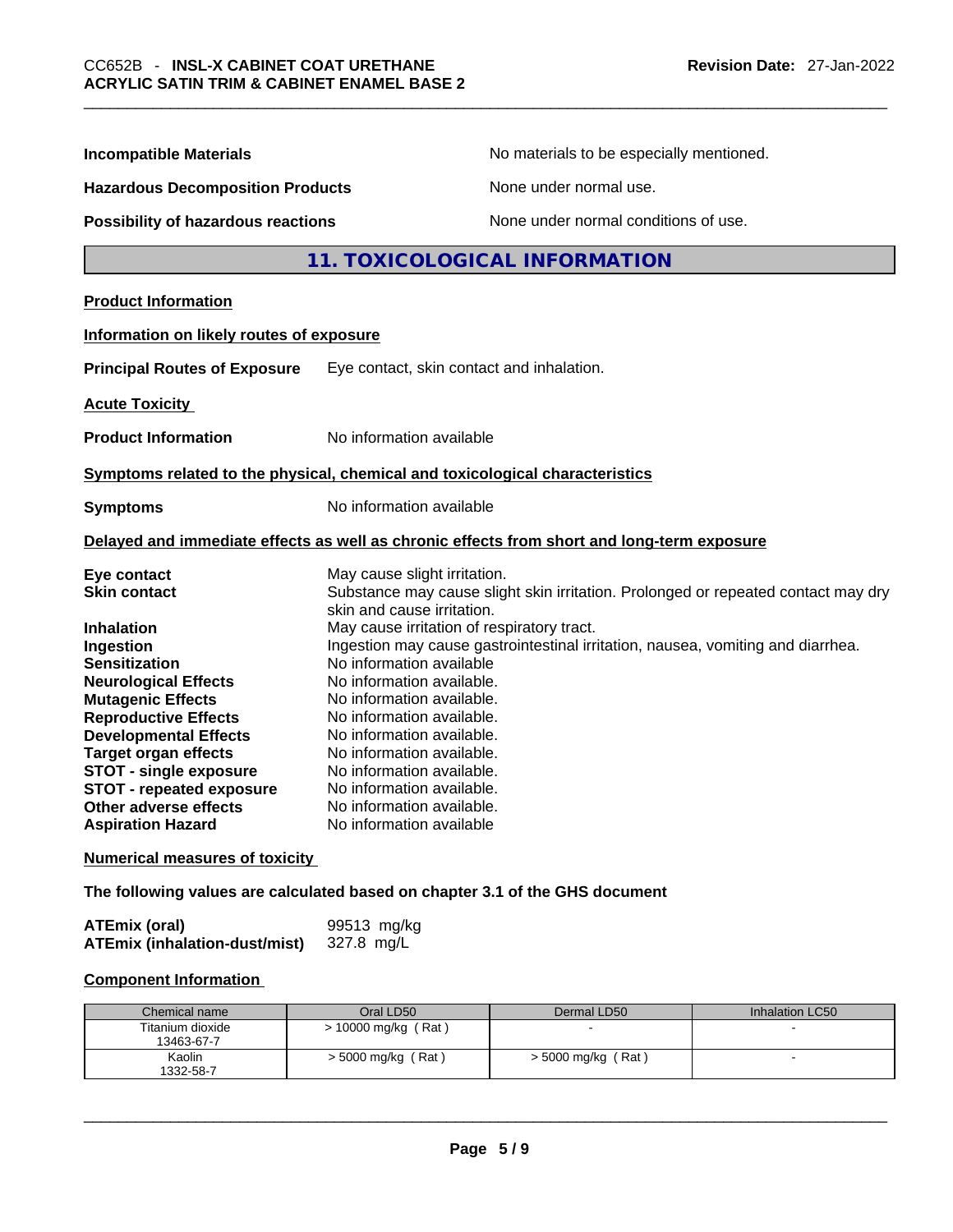#### **Chronic Toxicity**

#### **Carcinogenicity**

*The information below indicates whether each agency has listed any ingredient as a carcinogen:.* 

| <b>Chemical name</b>  | IARC                 | <b>NTP</b> | OSHA   |  |
|-----------------------|----------------------|------------|--------|--|
|                       | 2B<br>Possible Human |            | ∟isted |  |
| Titanium J<br>dioxide | Carcinoɑen           |            |        |  |

• Although IARC has classified titanium dioxide as possibly carcinogenic to humans (2B), their summary concludes: "No significant exposure to titanium dioxide is thought to occur during the use of products in which titanium dioxide is bound to other materials, such as paint."

#### **Legend**

IARC - International Agency for Research on Cancer NTP - National Toxicity Program OSHA - Occupational Safety & Health Administration

**12. ECOLOGICAL INFORMATION** 

## **Ecotoxicity Effects**

The environmental impact of this product has not been fully investigated.

#### **Product Information**

#### **Acute Toxicity to Fish**

No information available

#### **Acute Toxicity to Aquatic Invertebrates**

No information available

#### **Acute Toxicity to Aquatic Plants**

No information available

#### **Persistence / Degradability**

No information available.

#### **Bioaccumulation**

There is no data for this product.

#### **Mobility in Environmental Media**

No information available.

#### **Ozone**

No information available

#### **Component Information**

#### **Acute Toxicity to Fish**

Titanium dioxide

 $LC50:$  > 1000 mg/L (Fathead Minnow - 96 hr.)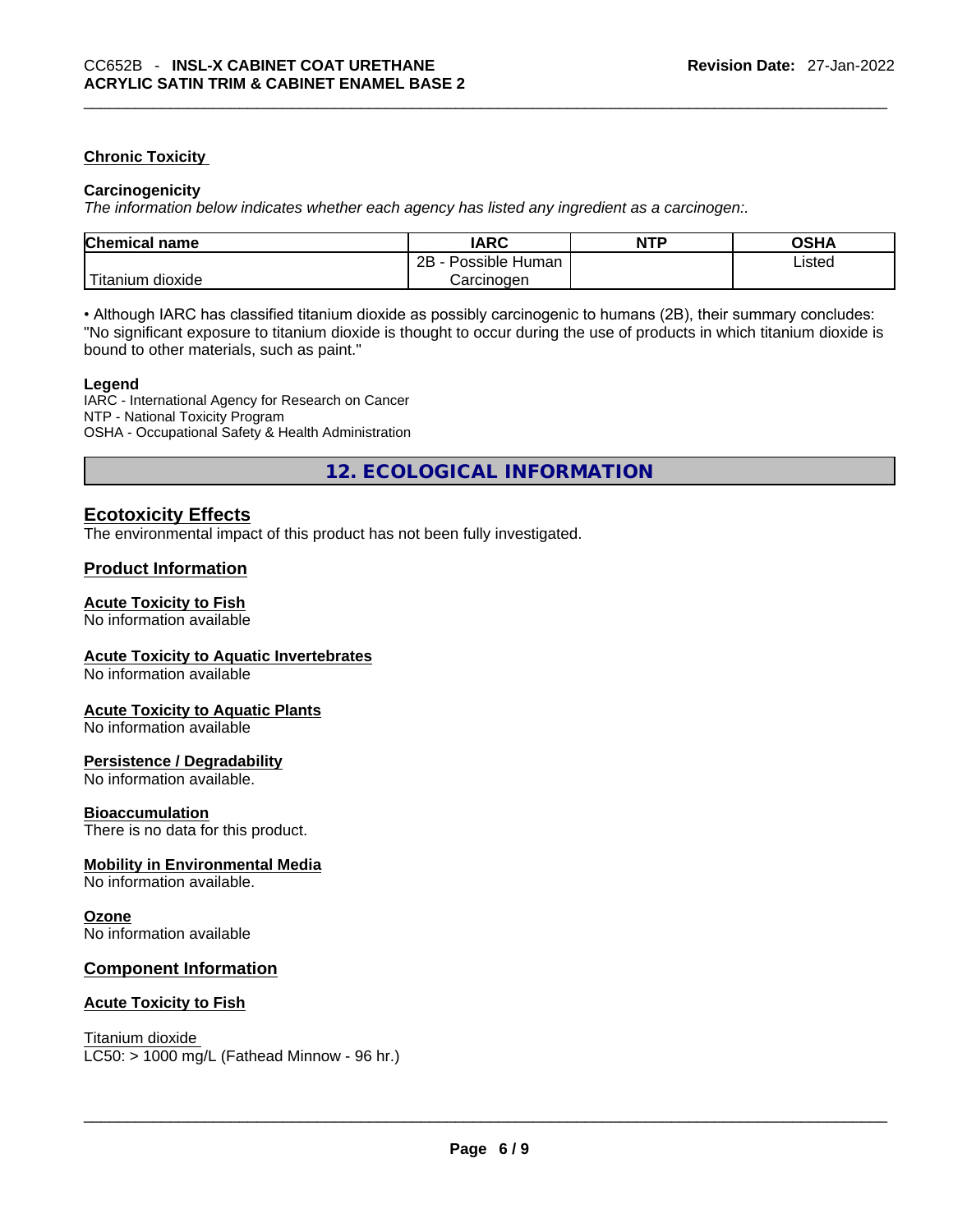#### **Acute Toxicity to Aquatic Invertebrates**

No information available

#### **Acute Toxicity to Aquatic Plants**

No information available

|                              | 13. DISPOSAL CONSIDERATIONS                                                                                                                                                                                               |
|------------------------------|---------------------------------------------------------------------------------------------------------------------------------------------------------------------------------------------------------------------------|
| <b>Waste Disposal Method</b> | Dispose of in accordance with federal, state, and local regulations. Local<br>requirements may vary, consult your sanitation department or state-designated<br>environmental protection agency for more disposal options. |
|                              | 14. TRANSPORT INFORMATION                                                                                                                                                                                                 |
| <b>DOT</b>                   | Not regulated                                                                                                                                                                                                             |
| <b>ICAO / IATA</b>           | Not regulated                                                                                                                                                                                                             |
| <b>IMDG/IMO</b>              | Not regulated                                                                                                                                                                                                             |
|                              | <b>15. REGULATORY INFORMATION</b>                                                                                                                                                                                         |
|                              |                                                                                                                                                                                                                           |

# **International Inventories**

| <b>TSCA: United States</b> | Yes - All components are listed or exempt. |
|----------------------------|--------------------------------------------|
| <b>DSL: Canada</b>         | Yes - All components are listed or exempt. |

### **Federal Regulations**

#### **SARA 311/312 hazardous categorization**

| Acute health hazard               | Nο |
|-----------------------------------|----|
| Chronic Health Hazard             | Nο |
| Fire hazard                       | Nο |
| Sudden release of pressure hazard | Nο |
| Reactive Hazard                   | N٥ |

#### **SARA 313**

Section 313 of Title III of the Superfund Amendments and Reauthorization Act of 1986 (SARA). This product contains a chemical or chemicals which are subject to the reporting requirements of the Act and Title 40 of the Code of Federal Regulations, Part 372:

*None*

#### **Clean Air Act,Section 112 Hazardous Air Pollutants (HAPs) (see 40 CFR 61)**

This product contains the following HAPs: \_\_\_\_\_\_\_\_\_\_\_\_\_\_\_\_\_\_\_\_\_\_\_\_\_\_\_\_\_\_\_\_\_\_\_\_\_\_\_\_\_\_\_\_\_\_\_\_\_\_\_\_\_\_\_\_\_\_\_\_\_\_\_\_\_\_\_\_\_\_\_\_\_\_\_\_\_\_\_\_\_\_\_\_\_\_\_\_\_\_\_\_\_

*None*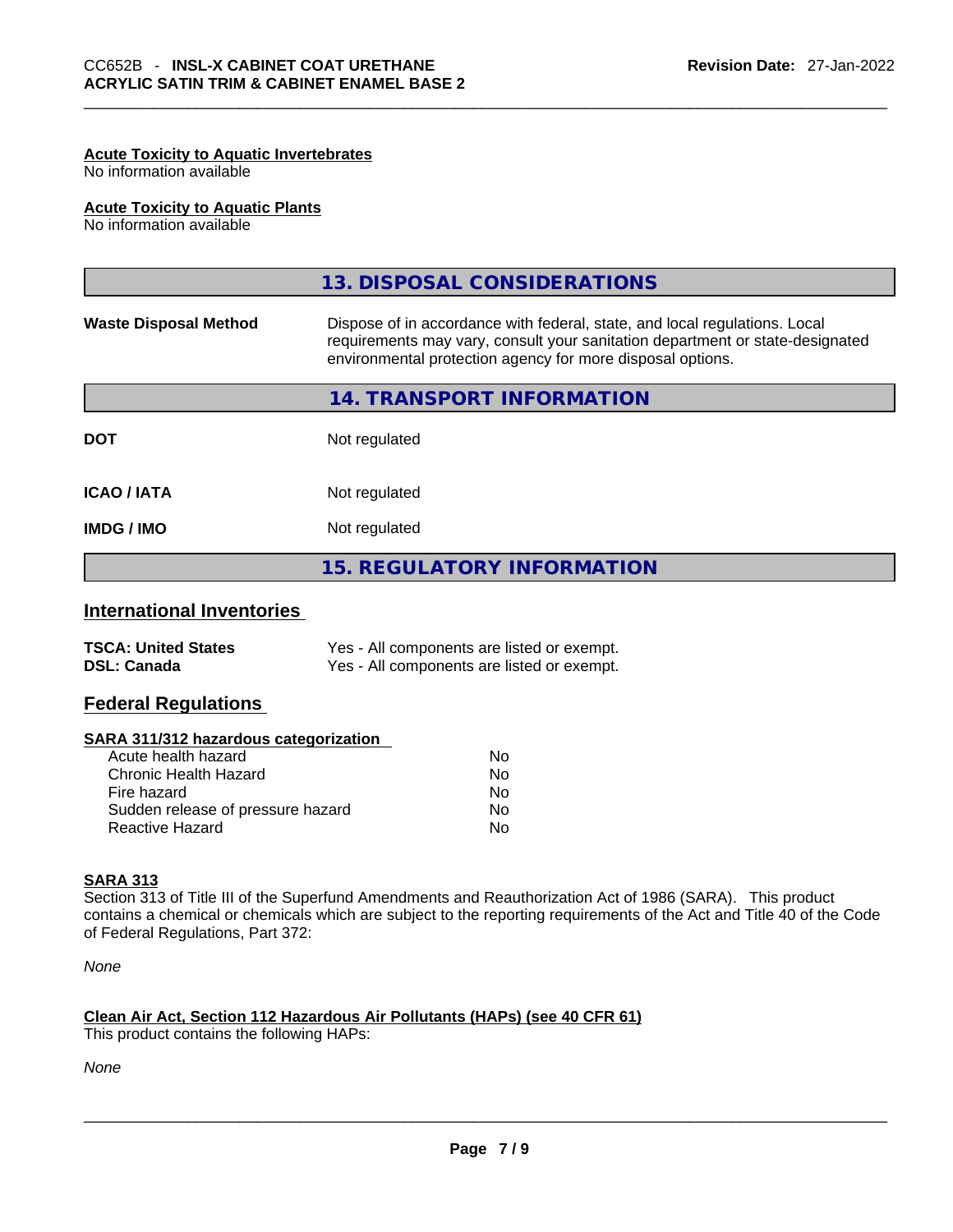# **US State Regulations**

### **California Proposition 65**

**WARNING:** This product can expose you to chemicals including Titanium dioxide, which are known to the State of California to cause cancer, and Ethylene glycol which are known to the State of California to cause birth defects or other reproductive harm. For more information go to www.P65Warnings.ca.gov

#### **State Right-to-Know**

| <b>Chemical</b><br>name              | <b>Massachusetts</b> | <b>New</b><br>. Jersev | Pennsylvania |
|--------------------------------------|----------------------|------------------------|--------------|
| .<br><b></b><br>l itanium<br>dioxide |                      |                        |              |
| aolin)                               |                      |                        |              |

#### **Legend**

X - Listed

# **16. OTHER INFORMATION**

**HMIS** - **Health:** 1 **Flammability:** 0 **Reactivity:** 0 **PPE:** -

**HMIS Legend**

- 0 Minimal Hazard
- 1 Slight Hazard
- 2 Moderate Hazard
- 3 Serious Hazard
- 4 Severe Hazard
- **Chronic Hazard**

X - Consult your supervisor or S.O.P. for "Special" handling instructions.

Note: The PPE rating has intentionally been left blank. Choose appropriate PPE that will protect employees from the hazards the material will *present under the actual normal conditions of use.* 

*Caution: HMISÒ ratings are based on a 0-4 rating scale, with 0 representing minimal hazards or risks, and 4 representing significant hazards or risks. Although HMISÒ ratings are not required on MSDSs under 29 CFR 1910.1200, the preparer, has chosen to provide them. HMISÒ ratings are to be used only in conjunction with a fully implemented HMISÒ program by workers who have received appropriate HMISÒ training. HMISÒ is a registered trade and service mark of the NPCA. HMISÒ materials may be purchased exclusively from J. J. Keller (800) 327-6868.* 

 **WARNING!** If you scrape, sand, or remove old paint, you may release lead dust. LEAD IS TOXIC. EXPOSURE TO LEAD DUST CAN CAUSE SERIOUS ILLNESS, SUCH AS BRAIN DAMAGE, ESPECIALLY IN CHILDREN. PREGNANT WOMEN SHOULD ALSO AVOID EXPOSURE.Wear a NIOSH approved respirator to control lead exposure. Clean up carefully with a HEPA vacuum and a wet mop. Before you start, find out how to protect yourself and your family by contacting the National Lead Information Hotline at 1-800-424-LEAD or log on to www.epa.gov/lead.

**Prepared By Product Stewardship Department** Benjamin Moore & Co. 101 Paragon Drive